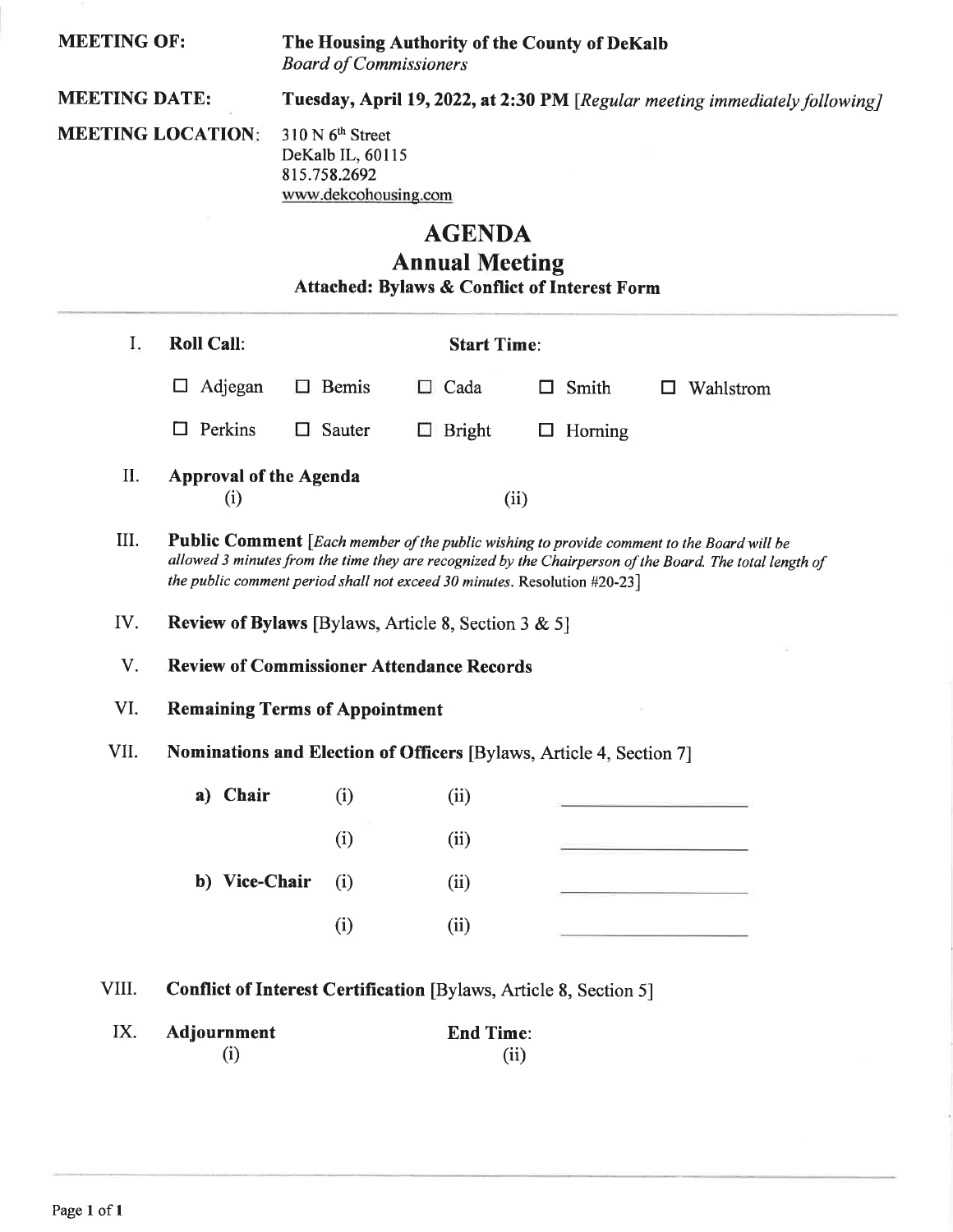

## **Housing Authority of the County of DeKalb**

310 North Sixth Street . DeKalb, Illinois 60115 Phone 815.758.2692 • Fax 815.758.4190 www.dekcohousing.com

## **Conflict of Interest Commissioner Certification**

Name:

Date:

**Check all that apply:**  $\Box$  Voting Board Member  $\Box$  Officer

#### I affirm the following:

- $\Box$  I have read, understand, and submitted the annual conflict of interest form for the County of DeKalb.
- $\Box$  I have read and understand the Housing Authority Code of Ethics policy and hereby certify my compliance with said policy.
- $\Box$  No employees of the Housing Authority are a family member.
- $\Box$  I have not, nor will I ask any employee to perform work or other activities unless it is directly related to their duties at the Housing Authority during official time, including overtime and comp time.
- $\Box$  I have not, nor will I use Housing Authority's vehicles, materials, tools, equipment, or other items owned, leased, or rented by the Housing Authority.
- $\Box$  I have no interest directly or indirectly either financially or otherwise in any contracts, programs, or work with the Housing Authority.
- $\Box$  I understand that I am a "covered individual" which is a present or former member or officer of the PHA, except a PHA commissioner who is a participant in the program. I understand that I may not have any direct or indirect interest in the HAP contract or in any benefits or payments under the contract including the interest of an immediate family member of such covered individual, and while such person is a covered individual or for one year thereafter. HUD-52641 Section 13, Conflict of Interest

I declare that this certification has been examined by me and to the best of my knowledge and belief is a true, correct, and complete statement of interest. I understand that the penalty for non-disclosure and willful false incomplete information shall be cause for dismissal.

**Signature of Commissioner** 

Date



THIS INSTITUTION IS AN EQUAL OPPORTUNITY PROVIDER & EMPLOYER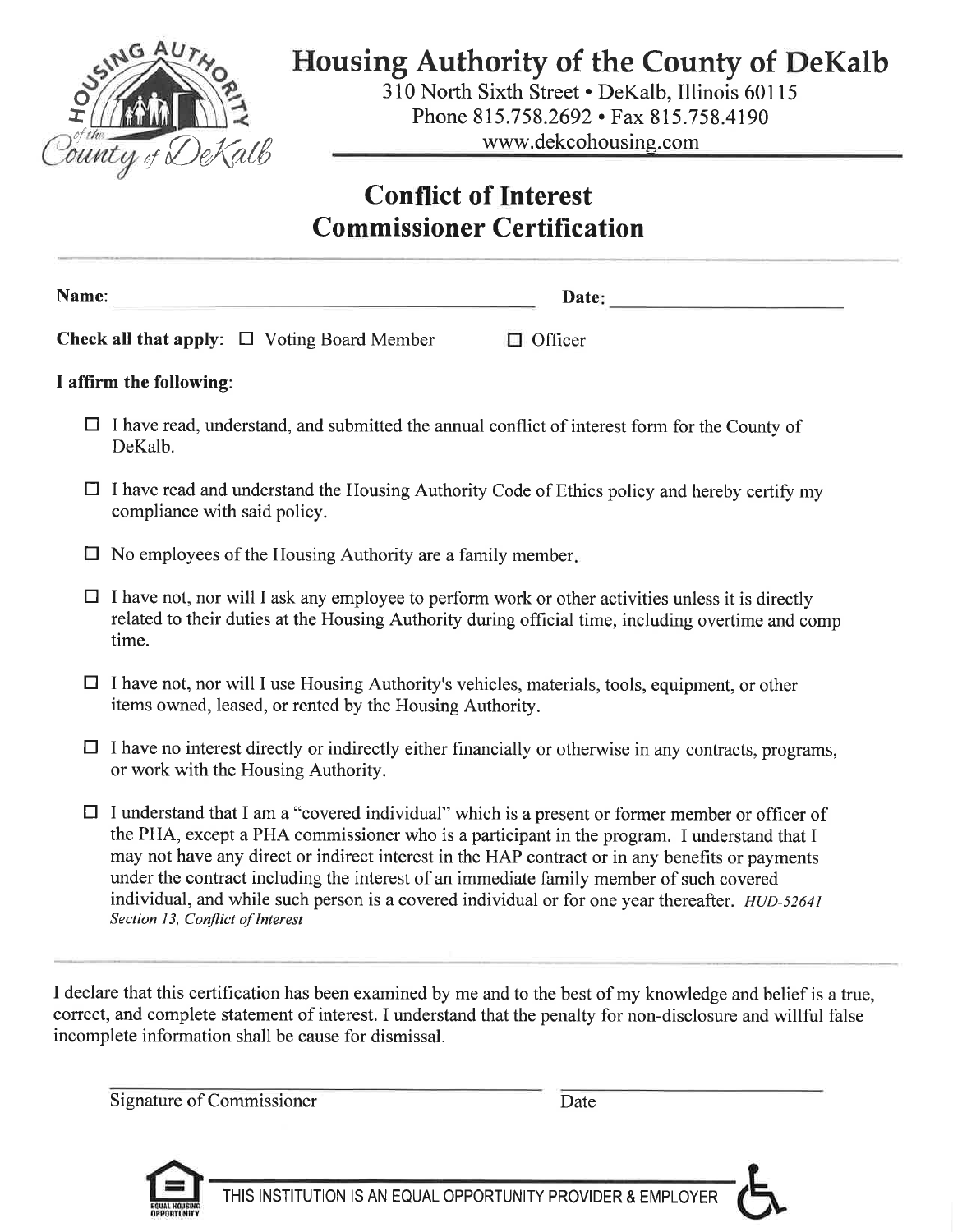## The Housing Authority of the County of DeKalb

Adopted by Resolution 22-11 November 16, 2021

s:\shared\hacd policies\bylaws - final 11.16.21.docx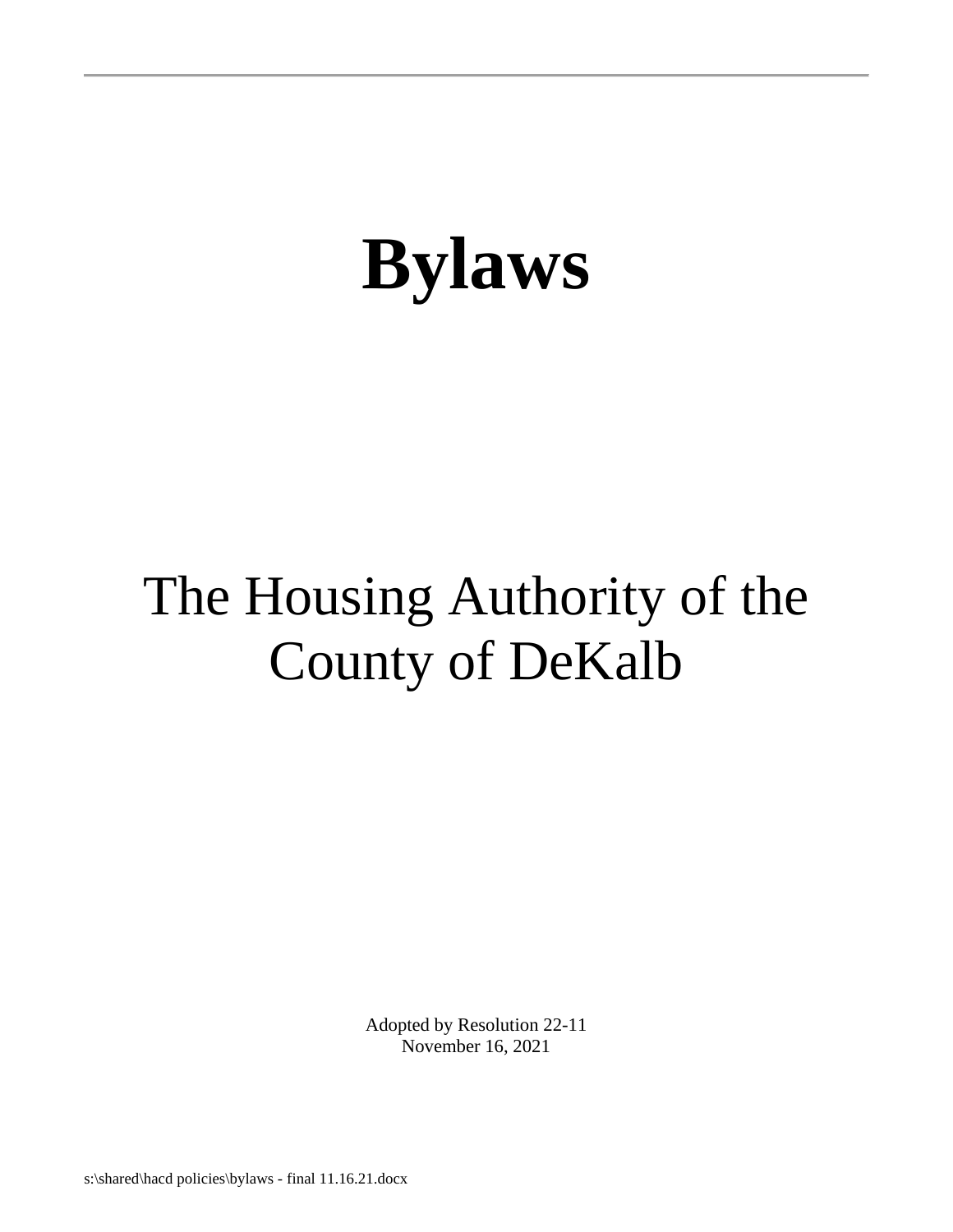## **Contents**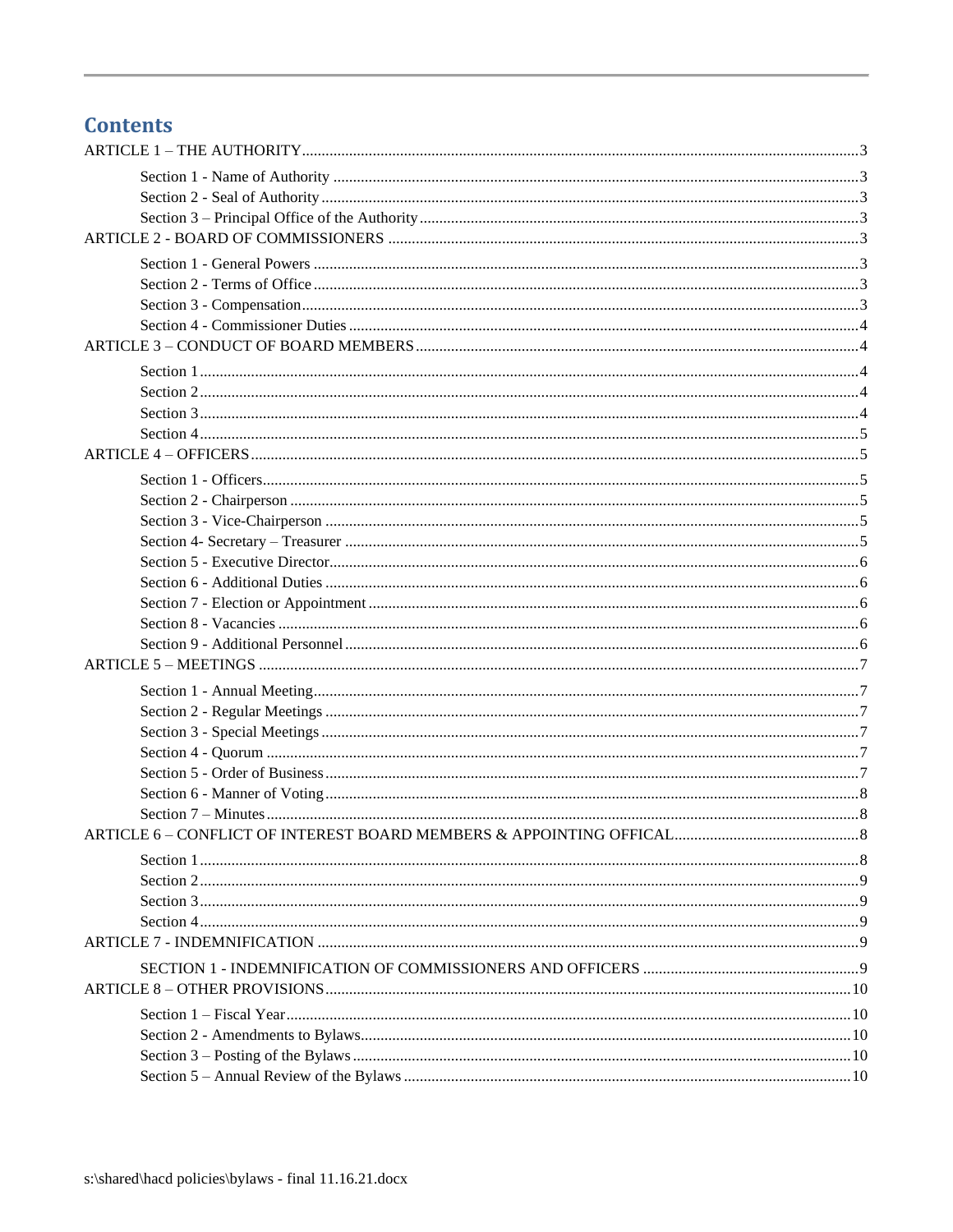## <span id="page-4-0"></span>**ARTICLE 1 – THE AUTHORITY**

#### <span id="page-4-1"></span>**Section 1 - Name of Authority**

The name of the Authority shall be the "Housing Authority of the County of DeKalb, Illinois." and is a municipal corporation, created and authorized pursuant to the Illinois Housing Authorities Act (310 ILCS  $10/1$  et seq.).

#### <span id="page-4-2"></span>**Section 2 - Seal of Authority**

The seal of the Authority shall be in the form of a circle and shall bear the name of the Authority and the year of its organization.

#### <span id="page-4-3"></span>**Section 3 – Principal Office of the Authority**

The principal office of the Authority shall be at 310 North Sixth Street in the City of DeKalb, State of Illinois, but the Authority may hold its meeting at such other place as it may designate by the Authority.

## <span id="page-4-4"></span>**ARTICLE 2 - BOARD OF COMMISSIONERS**

#### <span id="page-4-5"></span>**Section 1 - General Powers**

The business and affairs of the Authority shall be managed by a Board of five (5) Commissioners. The Board shall exercise all of the powers of the Authority except as otherwise provided by law or these bylaws.

#### <span id="page-4-6"></span>**Section 2 - Terms of Office**

As provided in the Illinois Housing Authorities Act (310 ILCS 10/1 et seq.), five (5) Commissioners shall be appointed by the Chairman of the DeKalb County Board with advice and consent of the DeKalb County Board. One (1) Commissioner shall be a resident as set forth in 24 C.F.R. Section 964.400 et.al. Each Commissioner shall serve for a term of five (5) years or until their successor shall have been appointed and qualified.

#### <span id="page-4-7"></span>**Section 3 - Compensation**

Commissioners shall not receive any compensation, whether in form of salary, per diem allowances or otherwise, for or in connection with services as a Commissioner. Each Commissioner shall, however, be entitled to reimbursement of any travel expense incurred by the Commissioner for travel in connection with their duties.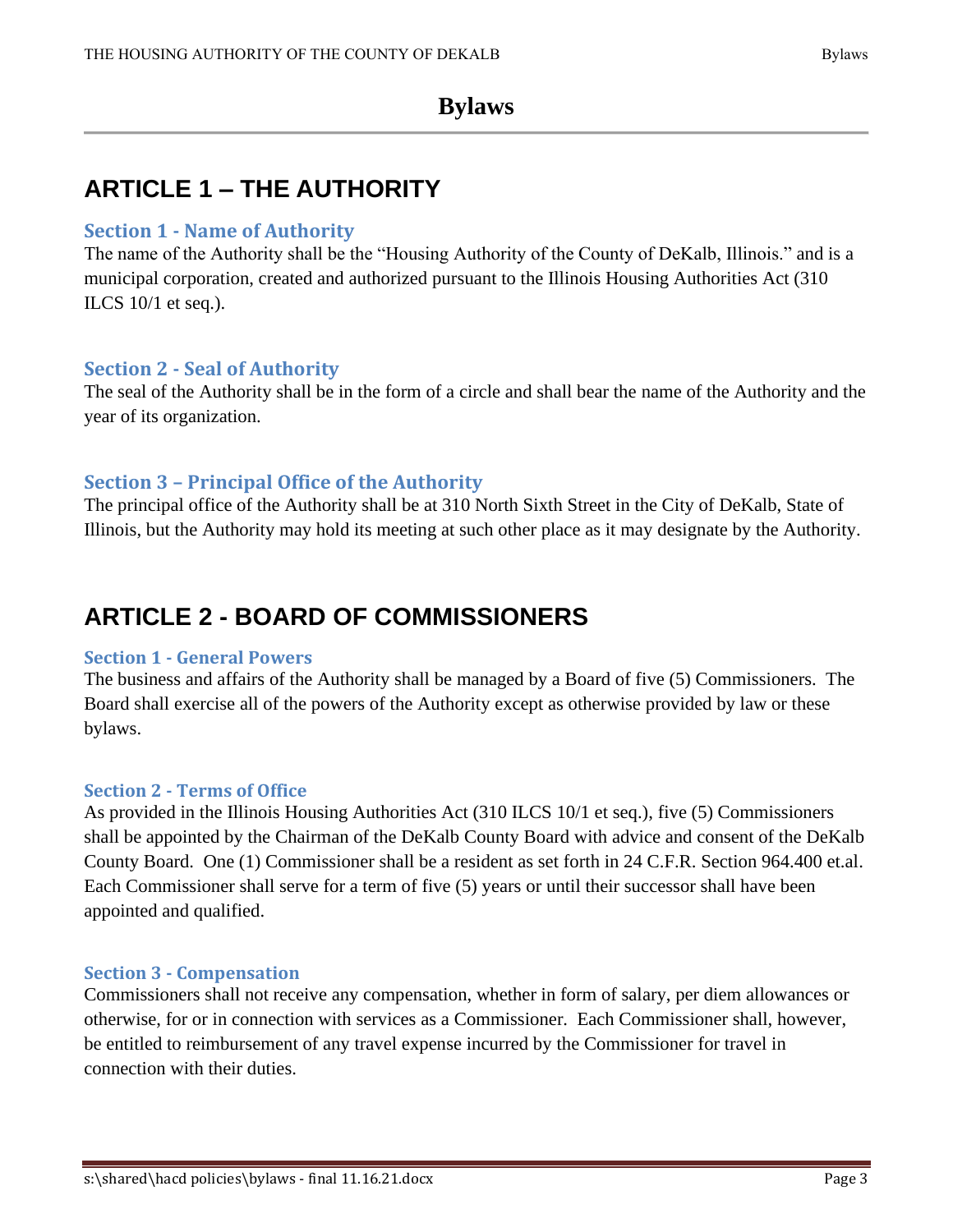#### <span id="page-5-0"></span>**Section 4 - Commissioner Duties**

The Commissioner shall uphold these bylaws and all policies approved by the Board. The Commissioner is expected to promptly attend all meetings of the Board. Any Commissioner who is unable to attend a meeting of the Board shall contact the chairperson or Executive Director of the Authority at the earliest opportunity prior to the meeting to advise the Board of said Commissioner's absence. The Commissioner acts as a commissioner only during officially sanctioned Board meetings. All other activities of a commissioner relating to the Authority must be approved by the Board and be coordinated through the Executive Director. The Commissioner shall assure that the policies of the Board are final and implemented and shall support the Board's action. The Commissioner will receive their information from reports issued by the Executive Director to the Board of Commissioners. The Commissioner shall serve at the request of the chairperson, or at the will of the Board, on any ad hoc, temporary, or standing committee of the Board. The Commissioner shall ensure that all issues before the Board are discussed in an open meeting, with the exception of those issues which are officially closed by the Board pursuant to Illinois law including the Open Meetings Act. The Commissioner shall make requests for documentation only through the Executive Director at a Board meeting, or in writing at any time.

## <span id="page-5-1"></span>**ARTICLE 3 – CONDUCT OF BOARD MEMBERS**

#### <span id="page-5-2"></span>**Section 1**

All Board Members are expected to attend every regular Board meeting. The times of regular Board meeting are established at the beginning of each year. If a Board member misses more than two consecutive regular Board meetings, or 3 regular Board meetings per the PHA fiscal year, without good cause as determined by the Board, see Article III, Section 4.

#### <span id="page-5-3"></span>**Section 2**

No individual Board member may discuss issues with the staff or tenants of the Housing Authority without first going through the Executive Director and getting permission from the Board, except during a Board meeting, or with approval of the Board by resolution. Failure to follow this procedure the first time shall result in the Board Member being given a written letter of the infraction. Continuation shall result in action. See Article III, Section 4.

#### <span id="page-5-4"></span>**Section 3**

The Board Chairperson is the official spokesperson for the Board of Commissioners. No Board member shall represent in an official capacity the Authority Board, on their own or approach any outside organization without the full Board's approval, that they may do so. If the Board Member is approached by an outside organization, they must refer the organization to the Chairperson. If the Board Member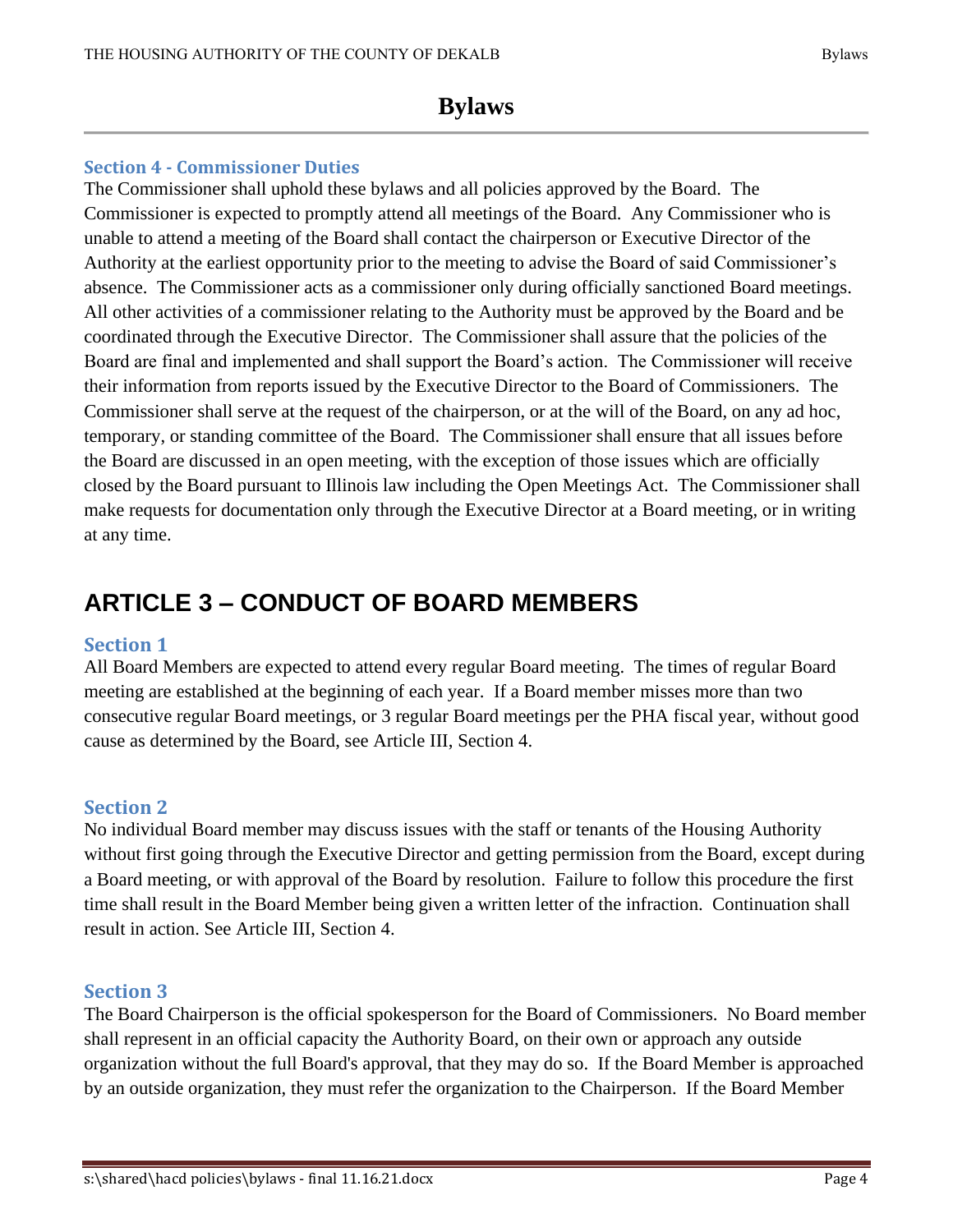approaches an outside organization, they shall be given a written letter of the infraction. Continuation shall result in action. See Article III, Section 4.

#### <span id="page-6-0"></span>**Section 4**

Any violation of the above will require a Board Member to resign their position and notify, in writing, the appointing official that a replacement will be required immediately. If the Board Member does not write the resignation letter the Board Chairperson is authorized to do so.

## <span id="page-6-1"></span>**ARTICLE 4 – OFFICERS**

#### <span id="page-6-2"></span>**Section 1 - Officers**

The officers of the Authority shall be a Chairperson, Vice-Chairperson, and a Secretary-Treasurer.

#### <span id="page-6-3"></span>**Section 2 - Chairperson**

The Chairperson shall preside at all meetings of the Authority. Except as otherwise authorized by the Authority, the Chairperson shall sign deeds and other instruments made by the Authority. At each meeting the Chairperson shall submit such recommendations and information as they may consider proper concerning the business, affairs and policies of the Authority.

#### <span id="page-6-4"></span>**Section 3 - Vice-Chairperson**

The Vice-Chairperson shall perform the duties of the Chairperson in the absence or incapacity of the Chairperson; and in case of the resignation or death of the Chairperson; the Vice-Chairperson shall perform such duties as are imposed on the Chairperson until such time as the Board shall select a new Chairperson.

#### <span id="page-6-5"></span>**Section 4- Secretary – Treasurer**

The Secretary-Treasurer shall keep the records of the Authority, shall act as Secretary of the meetings of the Authority and record all votes, and shall keep a record of the proceedings of the Authority in a journal of proceedings to be kept for such purpose, and shall perform all duties incident to their office. They shall keep in safe custody the seal of the Authority and shall have power to affix such seal to all contracts and instruments authorized to be executed by the Authority.

They shall have the care and custody of all funds of the Authority and shall deposit the same in the name of the Authority in such bank or banks as the Authority may select. They shall sign all orders and checks for the payment of money and shall pay out and disburse such moneys under the direction of the Authority. Except as otherwise authorized by resolution of the Authority, all such orders and checks shall be counter-signed by electronic means by the Chairperson or a member of the Board. They shall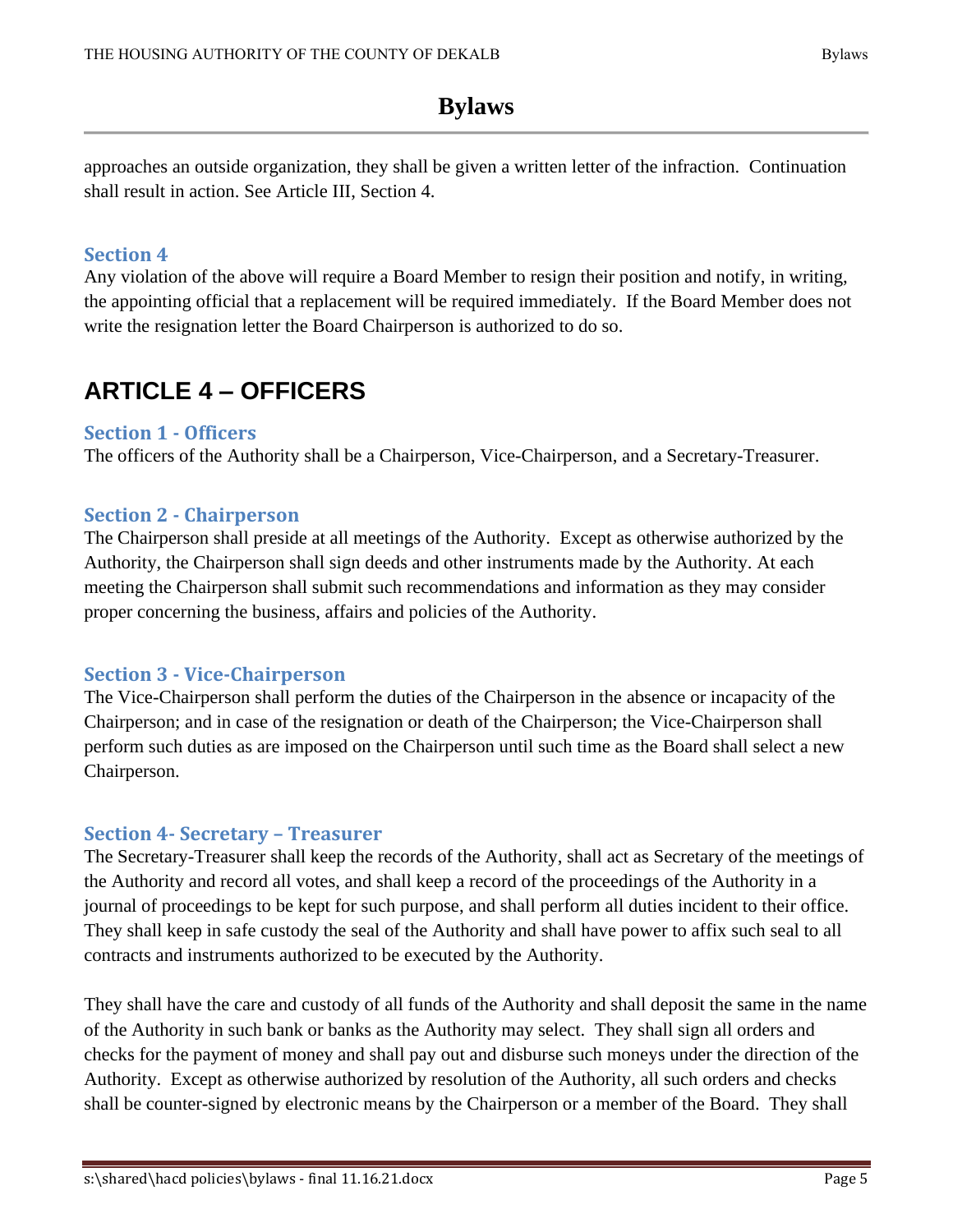keep regular books of accounts showing receipts and expenditures and shall render to the Authority, at each regular meeting (or oftener when requested), an account of the transactions and also of the financial condition of the Authority. They shall give such bond for the faithful performance of their duties as the Authority may designate.

#### <span id="page-7-0"></span>**Section 5 - Executive Director**

The Executive Director shall be appointed by the Board and serve as its administrator to conduct its business and affairs, subject to the policies set forth by the Authority. The Executive Director shall be charged with all management responsibilities, including the hiring of additional personnel, promotion, transfer, demotion, supervision, and the separation of personnel. The Executive Director shall serve as the Secretary-Treasurer of the Authority and shall have all the powers and duties of that office as described in Section 4. The compensation of the Executive Director and all other personnel shall be determined annually by the Board.

#### <span id="page-7-1"></span>**Section 6 - Additional Duties**

The officers of the Authority shall perform such other duties and functions as may from time to time be required by the Authority or the Bylaws or rules and regulations of the Authority.

#### <span id="page-7-2"></span>**Section 7 - Election or Appointment**

The Chairperson and Vice-Chairperson shall be elected at the annual meeting of the Authority from among the Commissioners of the Authority and shall hold office for one year or until their successors are elected and qualified.

#### <span id="page-7-3"></span>**Section 8 - Vacancies**

Should the office of Chairperson or Vice- Chairperson become vacant, the Board shall elect a successor from its membership at the next regular meeting, and such election shall be for the unexpired term of said office.

#### <span id="page-7-4"></span>**Section 9 - Additional Personnel**

It shall be the Executive Director's responsibility to employ additional personnel when deemed necessary as prescribed by the Housing Authorities Act of Illinois and all other laws of the State of Illinois applicable thereto.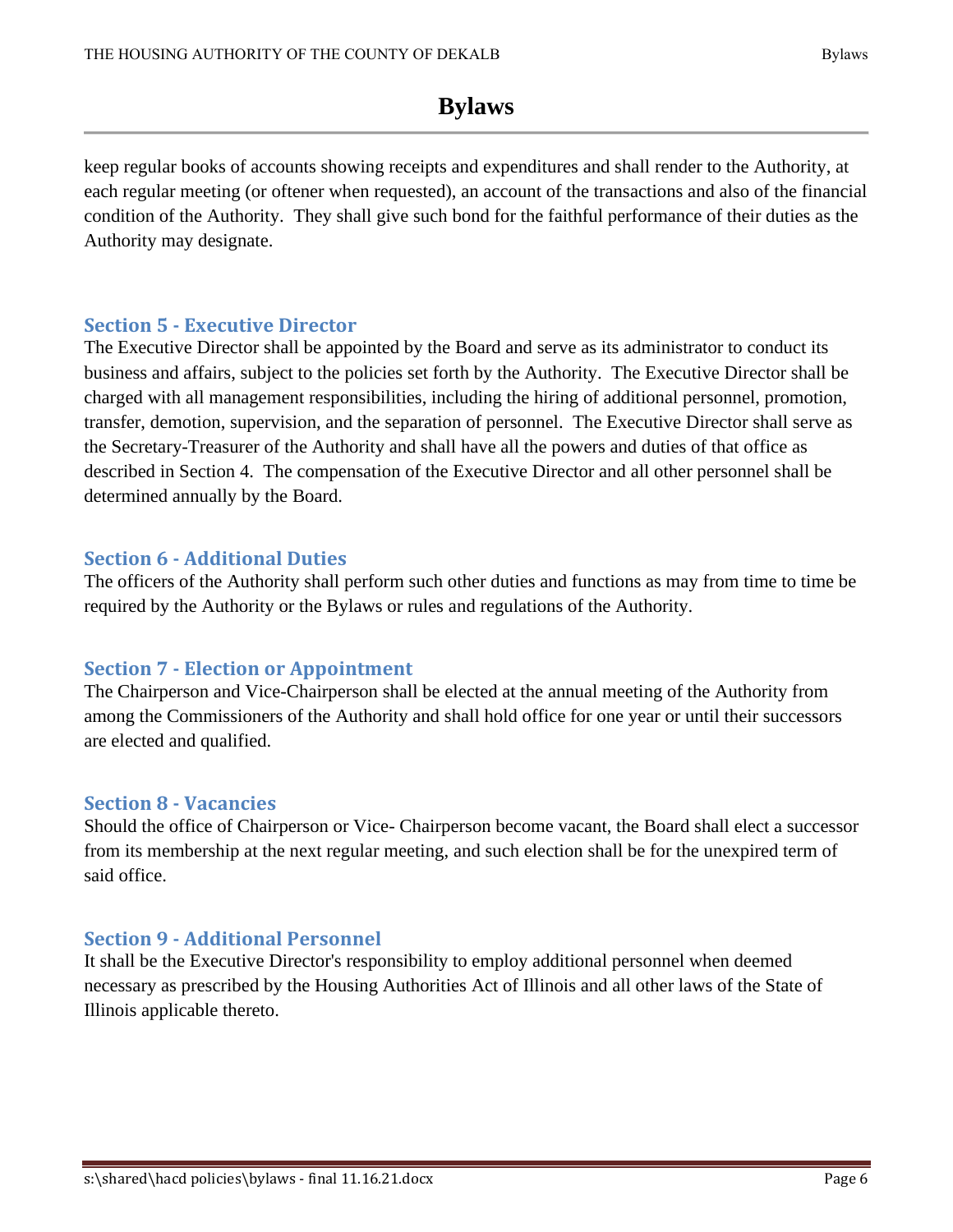## <span id="page-8-0"></span>**ARTICLE 5 – MEETINGS**

#### <span id="page-8-1"></span>**Section 1 - Annual Meeting**

The Annual Meeting of the Authority shall be held at a time as designated prior to the regular meeting of the Authority in accordance with the Illinois Open Meetings Act.

#### <span id="page-8-2"></span>**Section 2 - Regular Meetings**

Regular meetings shall be held in accordance with the Illinois Open Meetings Act at the principal office of the Authority at 2:30 p.m. on the third Tuesday of each month, unless the same shall be a legal holiday, in which event said meeting shall be held on the next succeeding secular day. To ensure that a quorum is met, from time to time the Commissioners may agree to move the regular meeting, provided such that a minimum notice of 48 hours is given to the public of such change. The meeting agenda shall be made available to board members and to the public on the HACD website not less than 48 hours (2 days) prior to the regular board meeting.

#### <span id="page-8-3"></span>**Section 3 - Special Meetings**

Special Meetings of the HACD Board of Commissioners shall be held when requested by the Chairperson or upon written request of two (2) Board Members. The HACD shall give notice of such special meeting to board members and to the general public in accordance with the Illinois Open Meetings Act.

#### <span id="page-8-4"></span>**Section 4 - Quorum**

The powers of the Authority shall be vested in the Commissioners in a duly authorized call to a meeting. Three Commissioners shall constitute a quorum for the purpose of conducting its business and exercising its powers and for all other purposes, but a smaller number may adjourn from time to time until a quorum is obtained. When a quorum is in attendance, action may be taken by the Authority upon a vote of a majority of the Commissioners.

#### <span id="page-8-5"></span>**Section 5 - Order of Business**

At the regular meetings of the Authority the following shall be the order of business:

- 1. Roll Call
- 2. Approval of the Agenda
- 3. Approval of the minutes of the previous meeting
- 4. Public Comment
- 5. Financial Report and Bills and Payroll
- 6. Report of the Secretary-Treasurer/Executive Director
- 7. Reports of Committees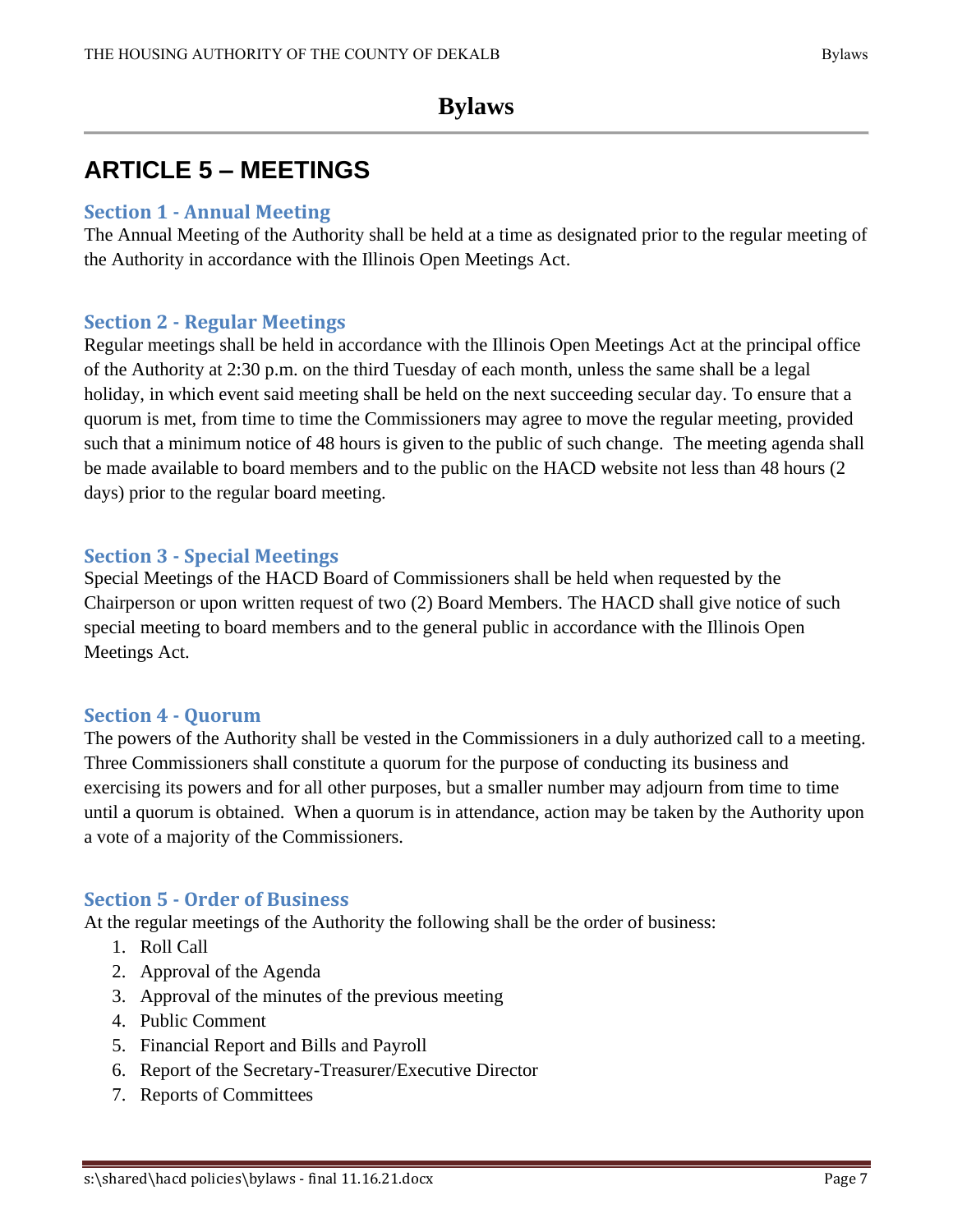- 8. Resolutions
- 9. Old Business
- 10. New Business
- 11. Adjournment

All resolutions shall be in writing and there shall be copies in a journal of the proceedings of the Authority.

#### <span id="page-9-0"></span>**Section 6 - Manner of Voting**

The voting on all questions coming before the Authority shall be by roll call, and the ayes and nays shall be entered upon the minutes of such meetings.

#### <span id="page-9-1"></span>**Section 7 – Minutes**

The recording of all open and closed minutes shall be kept in accordance with applicable requirements. The minutes shall be written so as to include:

- a. The date, time and place of meetings.
- b. The members of the public body recorded as either present or absent; and
- c. The general description of all matters proposed, discussed, or decided; and
- d. A record of any votes taken.

The minutes of meetings open to the public shall be available for public inspection within seven (7) days of the approval of such minutes by the Board.

Minutes of meetings closed to the public shall be available only if the Board determines that it is no longer necessary to protect the public interest or the privacy of an individual by keeping them confidential, subject to the Illinois Open Meetings Act. The Board shall review the minutes of all closed meetings at least semi-annually to determine and report in open session (1) the need for confidentiality still exists as to all or part of those minutes, or (2) that the minutes or portions thereof no longer require confidential treatment and are available for public inspection.

## <span id="page-9-2"></span>**ARTICLE 6 – CONFLICT OF INTEREST BOARD MEMBERS & APPOINTING OFFICAL**

#### <span id="page-9-3"></span>**Section 1**

No employee of the Housing Authority will be a family member of any board member. The only exception will be if the family member is an employee before the Board Member officially takes office. In this case the Board member shall abstain from all actions relating to the family member(s) concerning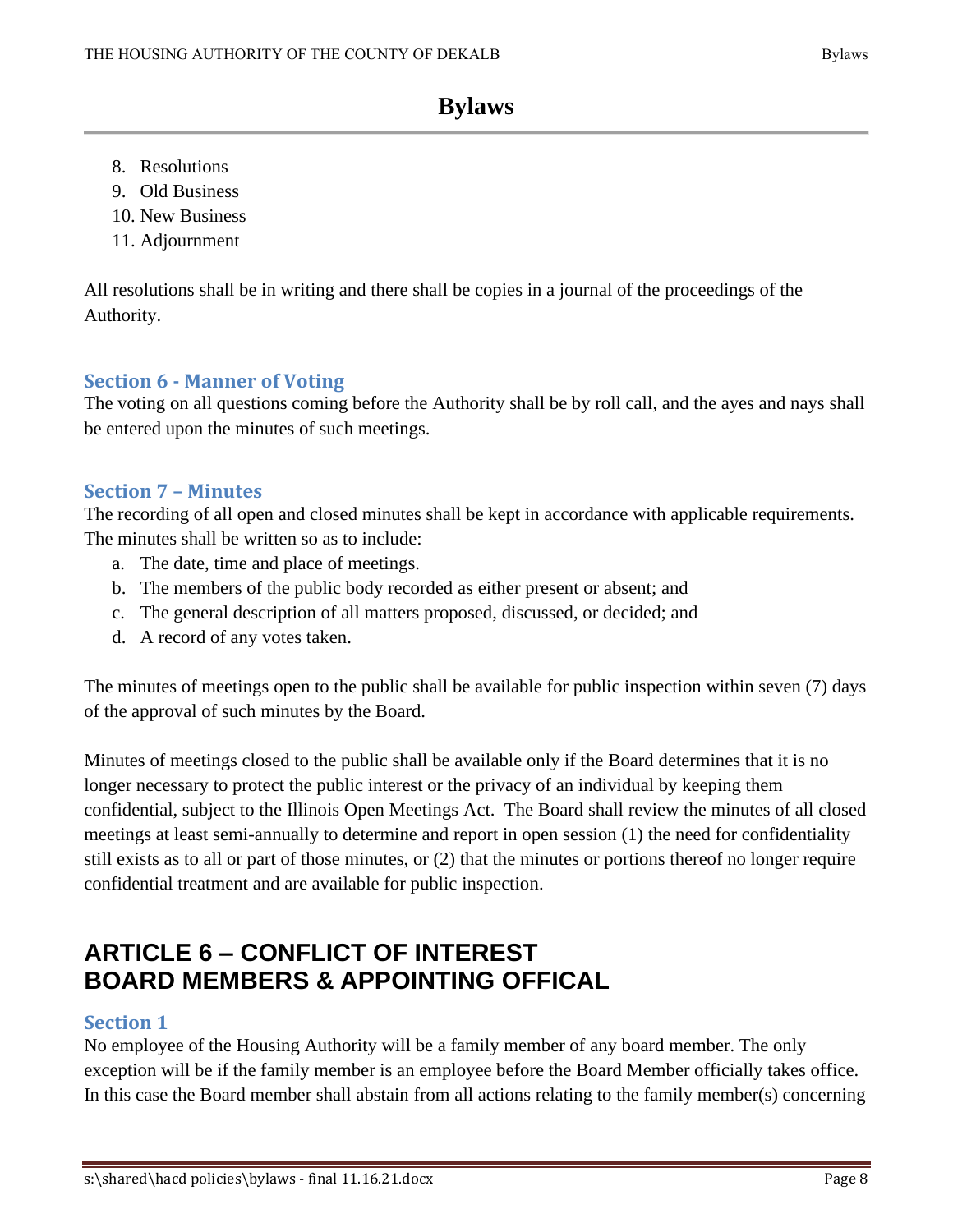personnel decisions of the employee.

#### <span id="page-10-0"></span>**Section 2**

No Board Member will have any interest directly or indirectly either financially or otherwise in any contracts, programs, or work with the Housing Authority.

#### <span id="page-10-1"></span>**Section 3**

No Board Member of the Housing Authority may ask any employee to perform work or other activities unless it is directly related to their duties at the Housing Authority during official time, including overtime and comp time.

#### <span id="page-10-2"></span>**Section 4**

No Board Member may use Housing Authority's vehicles, materials, tools, equipment, or other items owned, leased or rented by the Housing Authority.

Any violation of the above will require a Board member to resign their position and notify, in writing, the appointing official that a replacement will be required immediately. If the Board Member does not write the resignation letter the Board Chairman is authorized to do so.

## <span id="page-10-3"></span>**ARTICLE 7 - INDEMNIFICATION**

#### <span id="page-10-4"></span>**SECTION 1 - INDEMNIFICATION OF COMMISSIONERS AND OFFICERS**

The Authority shall indemnify any Commissioner or officer, or former Commissioner or officer, of the Authority against expenses (including attorneys' fees), judgments, fines, and amounts paid in settlement or incurred in connection with the defense or settlement of any threatened, pending, or completed action, suit or proceeding, whether civil, criminal, administrative, or investigative, to which the Commissioner or officer was or is a party or is threatened to be made a party by reason of the fact that they are or was such a Commissioner or officer, to the extent that any such expenses or amounts were actually and reasonably incurred, provided:

- a) That they acted in good faith in what they reasonably believed to be in the best interests of the Authority; and
- b) That, in any matter the subject of criminal action, suit, or proceeding, they had no reasonable cause to believe that their conduct was unlawful.

The determination as to (a) and (b) above shall be made (i) by the Board of Commissioners by a majority vote of a quorum consisting of Commissioners who were not and are not parties to or threatened with any such action, suit or proceeding, or any other action, suit or proceeding arising from